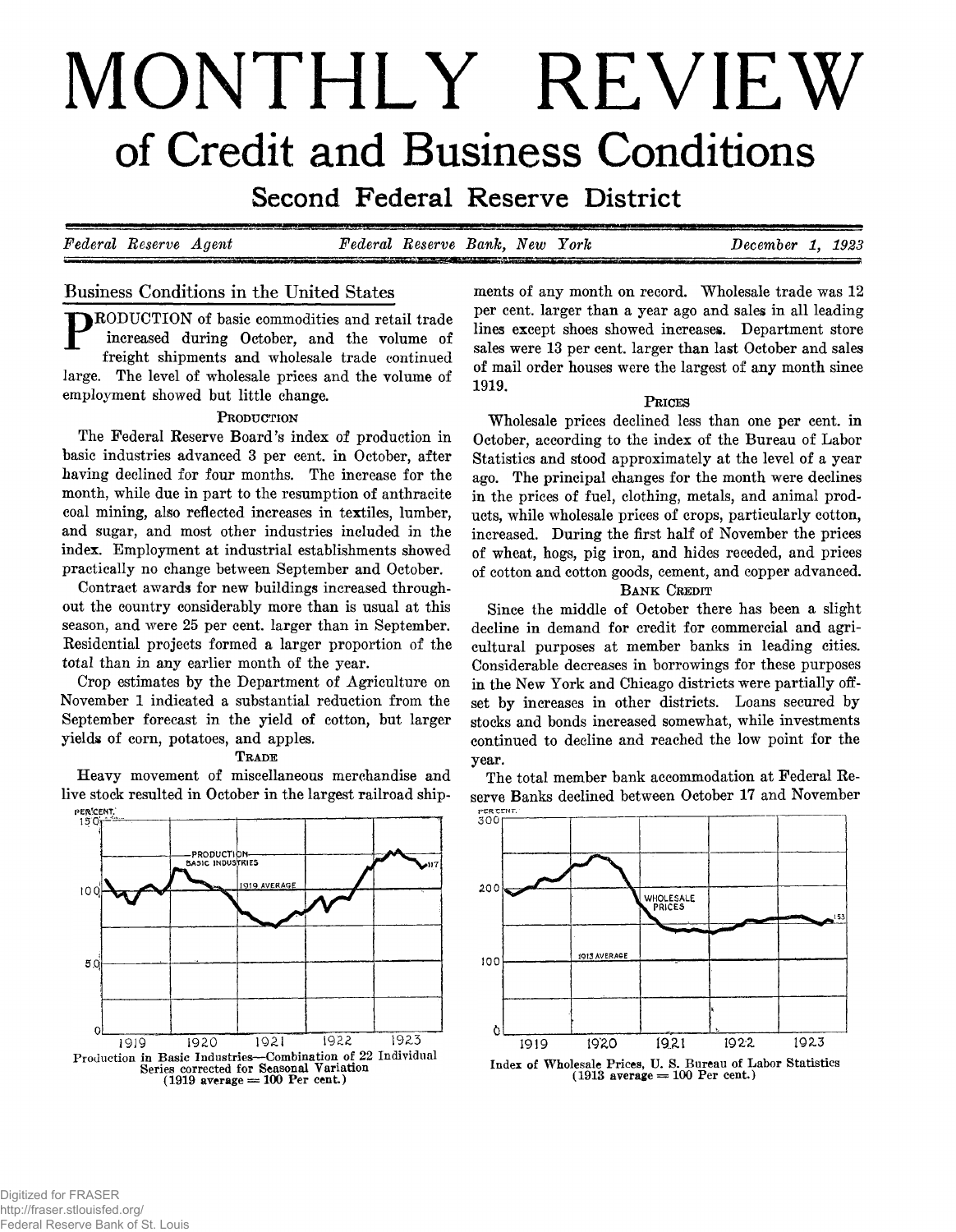

**21, and on the latter date was the lowest since the middle of the year. The total volume of Federal Reserve Bank credit outstanding, however, remained relatively constant because of increased purchases of bills in the open market. The volume of Federal Reserve note circulation declined by about \$50,000,000 during the period, while other forms of money in circulation increased.**

**Money rates showed an easier tendency and during the early part of November the open market rate on commercial paper in New York declined from 5-514 to 5 per cent.**

## **Banking Conditions, Second District**

**Total loans and investments of reporting member banks in this district showed little net change between the middle of October and the middle of November. There was a decrease of slightly over \$50,000,000 in loans made largely for commercial and agricultural purposes, but this was offset by increases in loans on stocks and bonds and in security investments. Total deposits showed a gradual upward tendency, and on November 14 were the highest since the first part of July.**



**Rediscounts and advances of the Federal Reserve Bank of New York declined \$45,000,000 between October 17 and November 21, and at \$126,000,000 were at the low point of the year. But as holdings of bilk bought in the open market were \$40,000,000 larger, total earning assets were only slightly lower.**

**The following diagrams show recent changes in the loans and deposits of the reporting member banks for the country as a whole and for New York City and also show changes in total earning assets and note circulation of all Federal Reserve Banks and of the New York Reserve Bank. The 1922 average is in each case taken as a basis for comparison. Both for all districts and for New York City total loans and investments of reporting member banks are considerably above the 1922 average, due chiefly to increases in loans made largely for commercial and agricultural purposes. The expansion of member bank loans over a year ago has taken place without increase in the volume of credit extended by the Federal Reserve Banks, but has accompanied net gold imports amounting to \$261,000,000 since Nov. 1, 1922.**

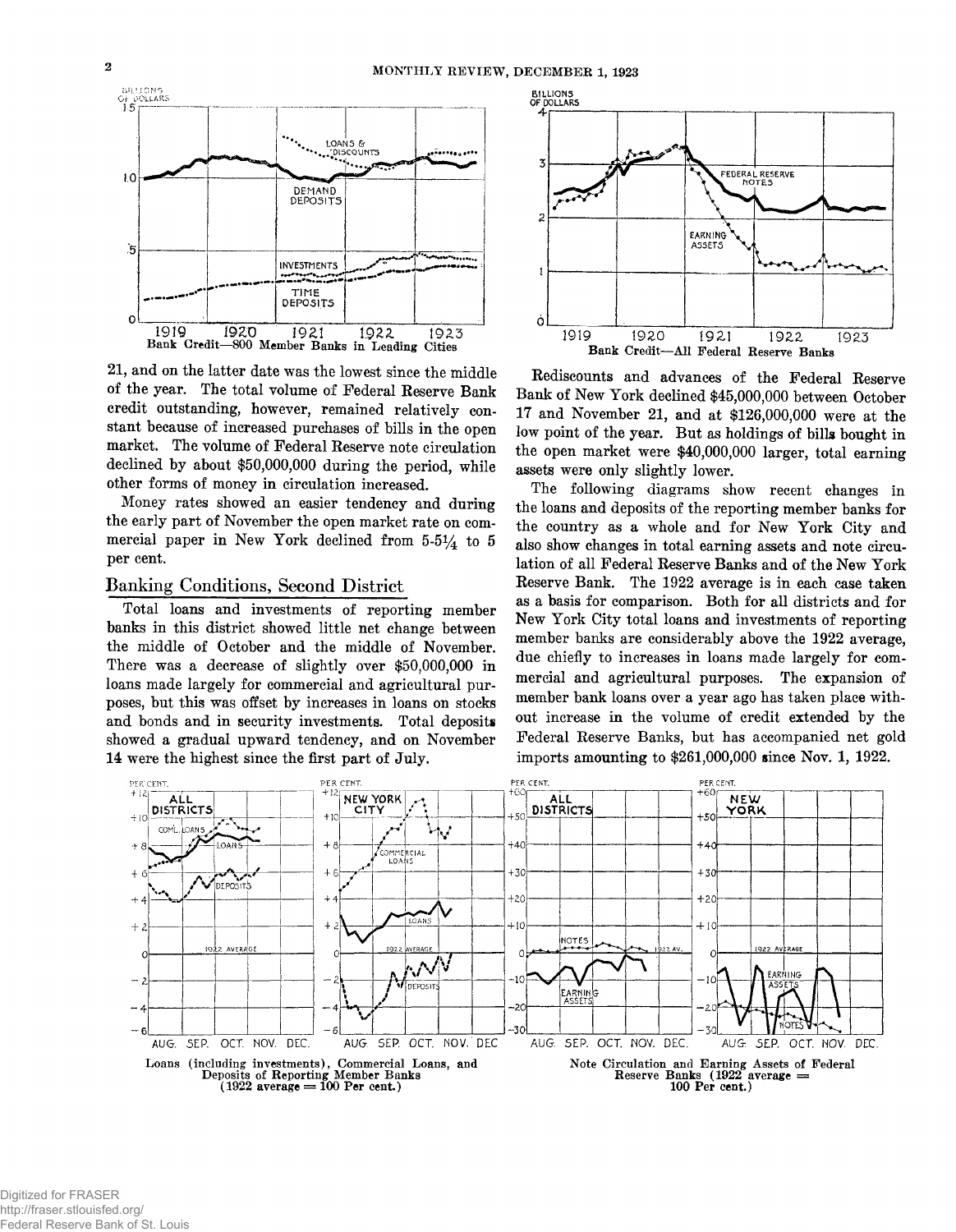## **Velocity of Bank Deposits**

**The rate at which deposits were checked out of banks in leading cities declined during October, notwithstanding increases in certain other phases of business activity. The decreases were most marked in New York City and Boston, where the rate of turnover fell to the lowest points this year, but there were also declines in all other cities for which figures are available. The following diagram shows the velocity of deposits in 4 leading cities, after allowing for seasonal variation.**



Rate of turnover of bank deposits. Allowance is made for usual seasonal changes

**The table below gives figures for a larger group of cities in terms of the annual rate, after allowing for usual seasonal changes.**

|                                                                                                                                                                                                                                                            | Apr.                                                         | May                                                          | June                                                         | July                                                       | Aug.                                                        | Sept.                                                       | Oct.                                                        |
|------------------------------------------------------------------------------------------------------------------------------------------------------------------------------------------------------------------------------------------------------------|--------------------------------------------------------------|--------------------------------------------------------------|--------------------------------------------------------------|------------------------------------------------------------|-------------------------------------------------------------|-------------------------------------------------------------|-------------------------------------------------------------|
| $New York City \ldots \ldots \ldots$<br>Albany<br>$\text{Buffalo} \dots \dots \dots \dots \dots \dots$<br>$Rochester$<br>Syracuse<br>$\text{Boston} \dots \dots \dots \dots \dots \dots \dots$<br>$Chieago \ldots \ldots \ldots \ldots$<br>$San$ Francisco | 86.6<br>25.5<br>29.3<br>22.0<br>10.0<br>39.7<br>47.1<br>38.1 | 81.4<br>19.5<br>26.5<br>23.1<br>10.3<br>35.5<br>44.9<br>40.2 | 81.0<br>26.0<br>26.9<br>23.8<br>10.3<br>36.3<br>45.8<br>41.9 | 75.1<br>24.7<br>25.5<br>23.3<br>99<br>32.8<br>43.7<br>38.8 | 71.8<br>29.3<br>26.7<br>22.4<br>9.8<br>32.6<br>43.4<br>38.6 | 77.8<br>30.0<br>26.7<br>22.1<br>9.9<br>34.6<br>43.6<br>41.5 | 68.4<br>28.6<br>25.4<br>21.0<br>9.6<br>28.9<br>42.5<br>39.0 |
|                                                                                                                                                                                                                                                            |                                                              |                                                              |                                                              |                                                            |                                                             |                                                             |                                                             |

**A partial explanation of the differences between cities in the rate of turnover of demand deposits is found in differences in the type of deposits. In the Buffalo banks time deposits are larger than demand deposits. In Syracuse, on the other hand, time deposits are small and there is a considerable volume of slow moving, interest bearing accounts which are listed as demand deposits. Hence the demand deposits of that city show a slower rate of turnover. The relative amounts of time and demand deposits in the banks for which velocity has been computed are shown in the following table for November 7, 1923.**

|  |  |  | Dollar figures in thousands |
|--|--|--|-----------------------------|
|--|--|--|-----------------------------|

|                                    | Net Demand<br>Deposits | Time<br>Deposits | Per cent of<br>Time Deposits<br>to Net Demand<br>Deposits |
|------------------------------------|------------------------|------------------|-----------------------------------------------------------|
| New York City-36 banks             | \$3,731,594            | \$407,606        | 10.9                                                      |
| $Albany-3 banks$                   | 40.718                 | 9.932            | 24.4                                                      |
| $BuffaIo-12$ banks                 | 134,898                | 138,256          | 102.5                                                     |
| $Rochester-3 banks$                | 42.122                 | 19.822           | 47.1                                                      |
| $Syracuse - 7 banks \ldots \ldots$ | 81,571                 | 14.128           | 17.3                                                      |
| $Boston -11$ banks                 | 517.602                | 75,690           | 14.6                                                      |
| $Chieasc-14 banks$                 | 894.263                | 184.229          | 20.6                                                      |

#### **Money Rates**

**The decline in money rates which became marked after the middle of October continued during the early part of November and rates in some instances reached the lowest points in several months.**

**The prevailing rate for prime commercial paper declined from 5\*4 to 5 per cent., and some sales were made at 4% per cent., the lowest since the spring. While the market in New York was limited there was a good demand in the interior for the moderate volume of paper offered by the dealers. During October the outstanding paper of 26 dealers increased \$19,000,000 to \$805,000,000.**

**Bill rates for maturities up to 120 days were un**changed at  $4\frac{1}{8}$  to  $4\frac{3}{8}$  per cent, on purchases by the dealers and  $4$  to  $4\frac{1}{4}$  per cent, on sales by them. There **was a good demand, but, owing to unusually heavy supplies arising out of cotton exports, dealers portfolios at the end of October and in the first part of November were the largest in more than two years.**

**Short term Treasury securities continued in active demand and scant supply. Offering rates on 4-6 months maturities declined nearly** *y2* **of 1 per cent, below the high point of October, and rates for longer maturities also showed substantial declines.**

**Stock market time money also declined in October and early November and was quoted at 5 to 5J4 per** cent., compared with  $5\frac{1}{2}$  to  $5\frac{3}{4}$  for a period late in **September. Except for a few days during the early part of the month, call money averaged close to 4% per cent.**

# **Security Markets**

**The declarations of extra dividends by a number of industrial concerns and reports of increased activity in several basic industries were among the factors in a sharp recovery in the stock market in November. Stock averages rose 4 or 5 points but remained from 10 to 15 points below the March high levels.**

**Liberty and high grade corporation bonds continued their recoveries and reached again the price levels which prevailed about September first. On November 20 an average of 40 corporation bonds stood nearly** *§y2* **points below the high level of September 1922, and more than a point above this year's lowest level. French and Belgian issues were weaker in sympathy with exchange rates but held substantially above the low points of earlier in the year.**

**The volume of new security issues increased during the latter part of October and in November, and offerings were the heaviest since June. New financing by railroads was particularly large, and other important issues included \$100,000,000 of a leading public utility, \$25,000,000 Dutch East Indies bonds, and several large State and municipal issues. In general, the new offerings appeared to be well taken by the market.**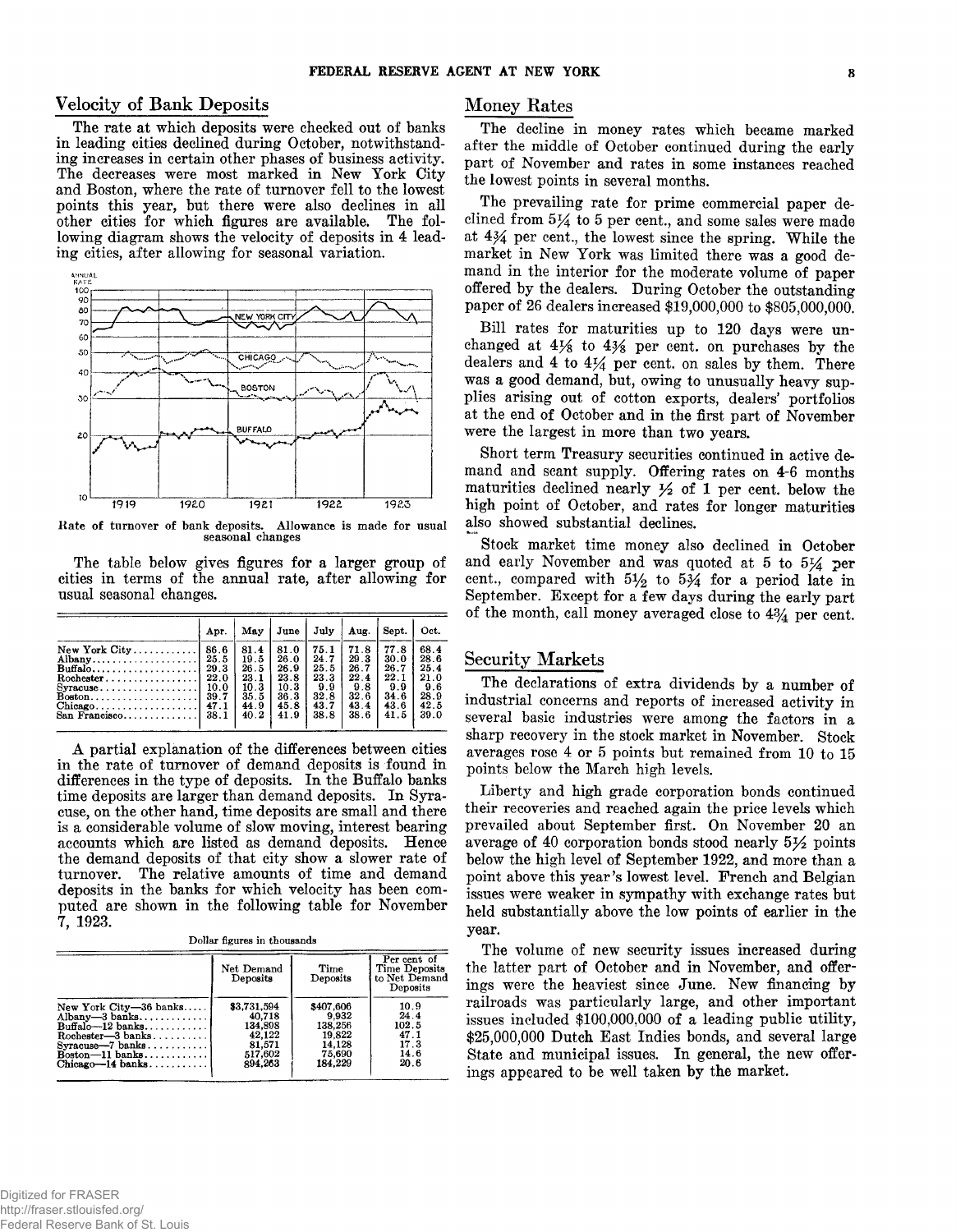## **Foreign Exchange**

**Under the influence of disturbed European political conditions, seasonally increased exports from the United States, and the accumulation of dollars against debt payments, sterling exchange fell by November 19 to \$4.26, or 45 cents below the February high point. There was later a recovery to \$4.38.**

**French francs broke below 5^4 cents to a new low figure and new low points for the year were reached by Italian, Dutch, Scandinavian, Spanish, Japanese, Chinese, and Argentine exchanges, while declines prevailed also among other rates. Brazilian exchange fell to further new low points, and there was no halt in the rapid depreciation of the mark.**

**The accompanying diagram compares the movements of leading exchanges by months since 1919. The diagram indicates the usual effect on the exchanges of heavy foreign purchases of foodstuffs and cotton from this country in the fall of each year.**



#### **Gold Movement**

**Net imports of gold into the United States during October totaled \$28,551,000, continuing the heavy flow of previous months. In the first ten months of the year net imports were \$223,195,000 compared with \$199,688,- 000 during the first ten months of 1922. October imports were largely from Great Britain and Germany. Exports were chiefly to British India and Mexico.**

### **Foreign Trade**

**Exports of merchandise from the United States showed a further seasonal increase of \$21,000,000 during October and were the largest since February 1921. Imports likewise increased substantially and were the largest since June of this year, exceeding those of October 1922 by \$27,000,000. The following table shows imports and exports for the different months since the first of the year and indicates that whereas during the four months from March to June imports exceeded exports the balance of trade has again become favorable to this country by a substantial margin.**

| (In millions)                                          |         |         |         |  |  |  |
|--------------------------------------------------------|---------|---------|---------|--|--|--|
| Month                                                  | Exports | Imports | Balance |  |  |  |
| $January. \ldots. \ldots. \ldots. \ldots.$             | 335     | 329     | 6       |  |  |  |
| $February$                                             | 307     | 303     | 4       |  |  |  |
| $March \ldots \ldots \ldots \ldots \ldots \ldots$      | 341     | 398     | 57      |  |  |  |
|                                                        | 325     | 364     | $-39$   |  |  |  |
| $\text{May}\ldots\ldots\ldots\ldots\ldots\ldots$       | 316     | 373     | -57     |  |  |  |
| $June$                                                 | 320     | 320     |         |  |  |  |
| $July \dots \dots \dots \dots \dots \dots \dots \dots$ | 302     | 287     | + 15    |  |  |  |
| $August$                                               | 311     | 275     | ⊦ 36    |  |  |  |
| September                                              | 382     | 254     | +128    |  |  |  |
| $October \dots \dots \dots \dots \dots \dots$          | 402     | 303     | $+99$   |  |  |  |

**In October as in September, cotton shipments were an important factor in large exports. Exports of cotton manufactures increased over September, but there were decreases in shipments of meats and grains.**

**Factors in higher imports were increased receipts of raw silk which had decreased in September following the earthquake in Japan, and larger receipts of coffee, rubber, and sugar.**

# **Cotton Exports and Consumption**

**During the first three months of the current cotton marketing year, exports of cotton have been larger than last year by approximately 276,000 bales, or 19 per cent., due chiefly to the increase shown in the September shipments. In the cotton year ended July 31 the exports were, with the single exception of 1918, the smallest of any year since 1896.**

**The relation between exports and domestic consumption of cotton in past years is shown by the accompanying diagram. Prior to the war, exports consistently exceeded domestic consumption by a substantial though gradually decreasing margin. Exports, however, declined sharply during the war and since the war have averaged below the consumption figures. Factors in lower exports in recent years have been decreased buying power abroad and high prices accompanying short crops.**





Exports and Domestic Consumption of Cotton by years ended July 31 (Exports prior to 1915 by fiscal years)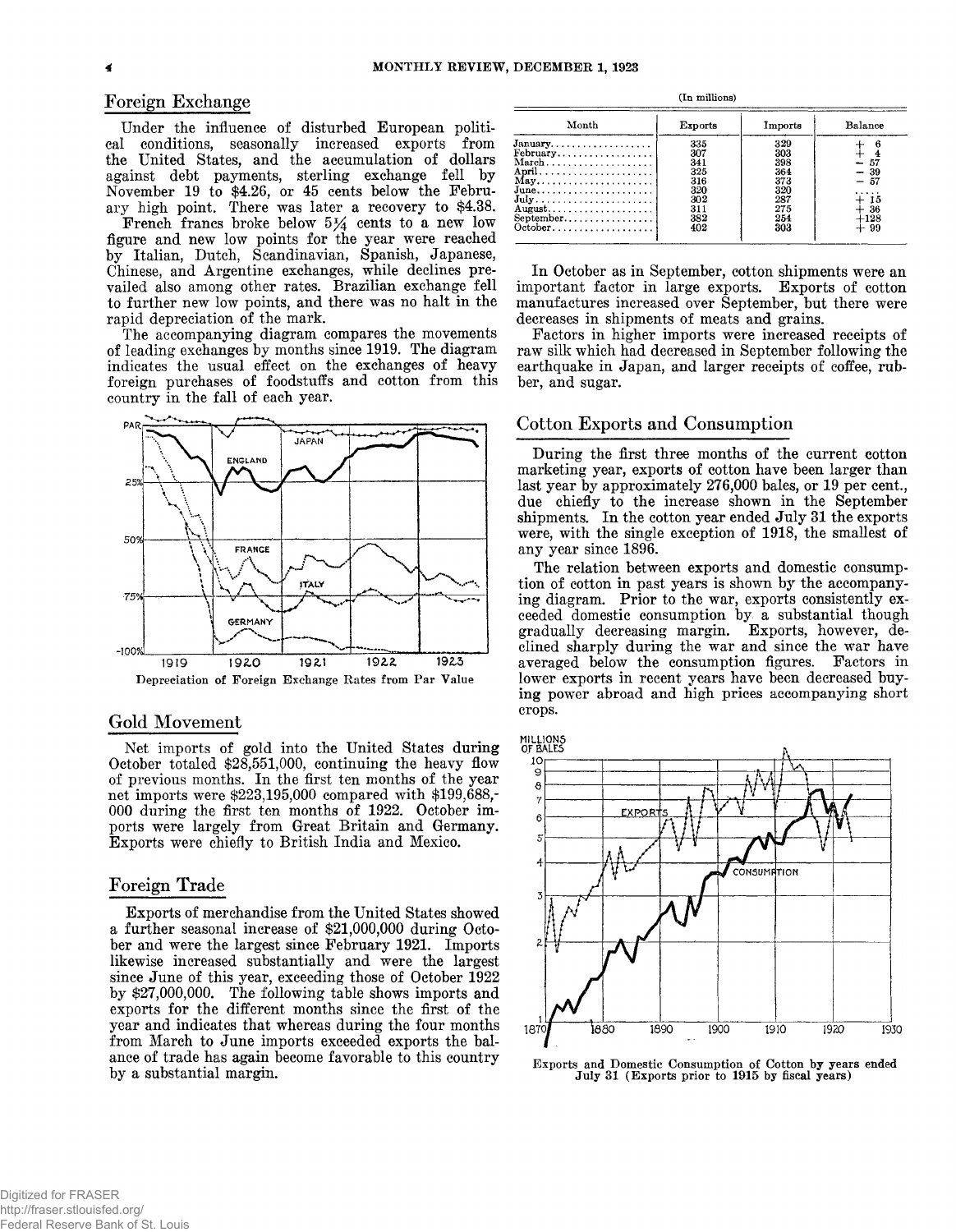## **Prices**

**The Department of Labor's index of wholesale prices declined from 154 to 153 during October, due to declines in fuel, metals, and miscellaneous articles and small decreases in prices of cloths and clothing resulting from lower prices for silk and worsted yarn. Other groups, including farm products, were unchanged or higher.**

**The total index is now at practically the same point as in October a year ago. As shown in the following table the changes since that time have tended to bring the various groups which comprise this index nearer to a common level.**

|                                                                                                   | October<br>1922 | October<br>1923 |
|---------------------------------------------------------------------------------------------------|-----------------|-----------------|
|                                                                                                   | 138             | 144             |
|                                                                                                   | 140             | 148             |
|                                                                                                   | 188             | 199             |
|                                                                                                   | 226             | 172             |
|                                                                                                   | 135             | 142             |
|                                                                                                   | 183             | 182             |
|                                                                                                   | 124             | 129             |
| $House-furnishing s \ldots \ldots \ldots \ldots \ldots \ldots \ldots \ldots \ldots \ldots \ldots$ | 176             | 183             |
|                                                                                                   | 120             | 120             |
|                                                                                                   | 154             | 153             |

**This bank's index of 20 basic commodities declined during the first half of November, due partly to reaction in silk from the high prices reached after the earthquake, decline in hogs to the lowest since 1915, and further loss in petroleum. Cotton rose to nearly 36 cents and there were smaller advances in copper, lead and sugar.**

**There was practically no change during October in the cost of living index computed by the National Industrial Conference Board.**

## **Farm Prices and Purchasing Power**

**The continued strength of prices of farm products, together with price declines in many other commodities, has resulted in a further narrowing of the spread between agricultural and other prices, and the Department of Agriculture's index of the relative purchasing power of farm products advanced in October to 75 per cent, of the 1913 average, compared with 64 per cent, in August, the low month last year. The following diagram compares the movement in this index in**



Mail Order Sales in Percentages of Computed Normal, and Pur-chasing Power of Farm Products as shown by the ratio between Prices of Farm Products and of other Commodities

**recent years with the course of mail order sales. Mail order sales appear to give evidence of an even more rapid recovery in rural buying power than is indicated by the ratio between prices of farm products and other prices. Other factors besides prices which enter into buying power include changes in costs of production on the farm and changes in fixed charges and credit facilities. The curve for mail order sales is based upon this bank's index, which allows for price changes, seasonal variation, and usual year to year growth.**

### **Employment and Wages**

**Employment in New York State factories increased 1 per cent, in the month ended October 15, due to larger employment in the iron and steel and railway equipment industries and to seasonal activity in the clothing and food products industries.**

**The number of wage changes, as reported by the National Industrial Conference Board for the United States and summarized in the table below, was larger in the month ended November 14 than in any month since June.**

| Month Ended                                                                                  | Increases                     | Decreases | <b>Total Changes</b>          |
|----------------------------------------------------------------------------------------------|-------------------------------|-----------|-------------------------------|
| June 14, 1923<br>July $14$<br>August $14$<br>September $14$<br>October $14$<br>November $14$ | 287<br>137<br>22<br>28<br>151 |           | 288<br>137<br>23<br>30<br>156 |

**Voluntary advances of 1 to 3 cents an hour were made by several railways to clerks, mechanical and electrical employes, and stationary engineers and firemen. Increases occurred also in the street railway and printing industries and on November 14, building trade unions in New York City presented demands upon employers for an increase of \$1 a day in the basic wage. Several large corporations announced plans for profit sharing and employment insurance.**

**Average weekly earnings of factory workers in New York State increased 1 per cent, in October to \$27.73, and with the exception of June were the highest since the end of 1920. During the past year average weekly earnings have increased 8 per cent., due to increased working time and higher wage scales.**

#### **Production**

**Production in basic industries increased during October, following declines in the preceding four months. The Federal Reserve Board's index covering 22 commodities advanced from 114 to 117 and most of the indexes of this bank for separate industries showed increases.**

**The output of steel ingots increased 7 per cent, from 3.313.000 tons in September to 3,548,000 tons in October, and there was a small increase in pig iron production for the month, though the daily rate of output was somewhat lower. Unfilled orders on the books of the United States Steel Corporation showed a further decline of 363.000 tons to 4,673,000 tons, the smallest amount since March 1922.**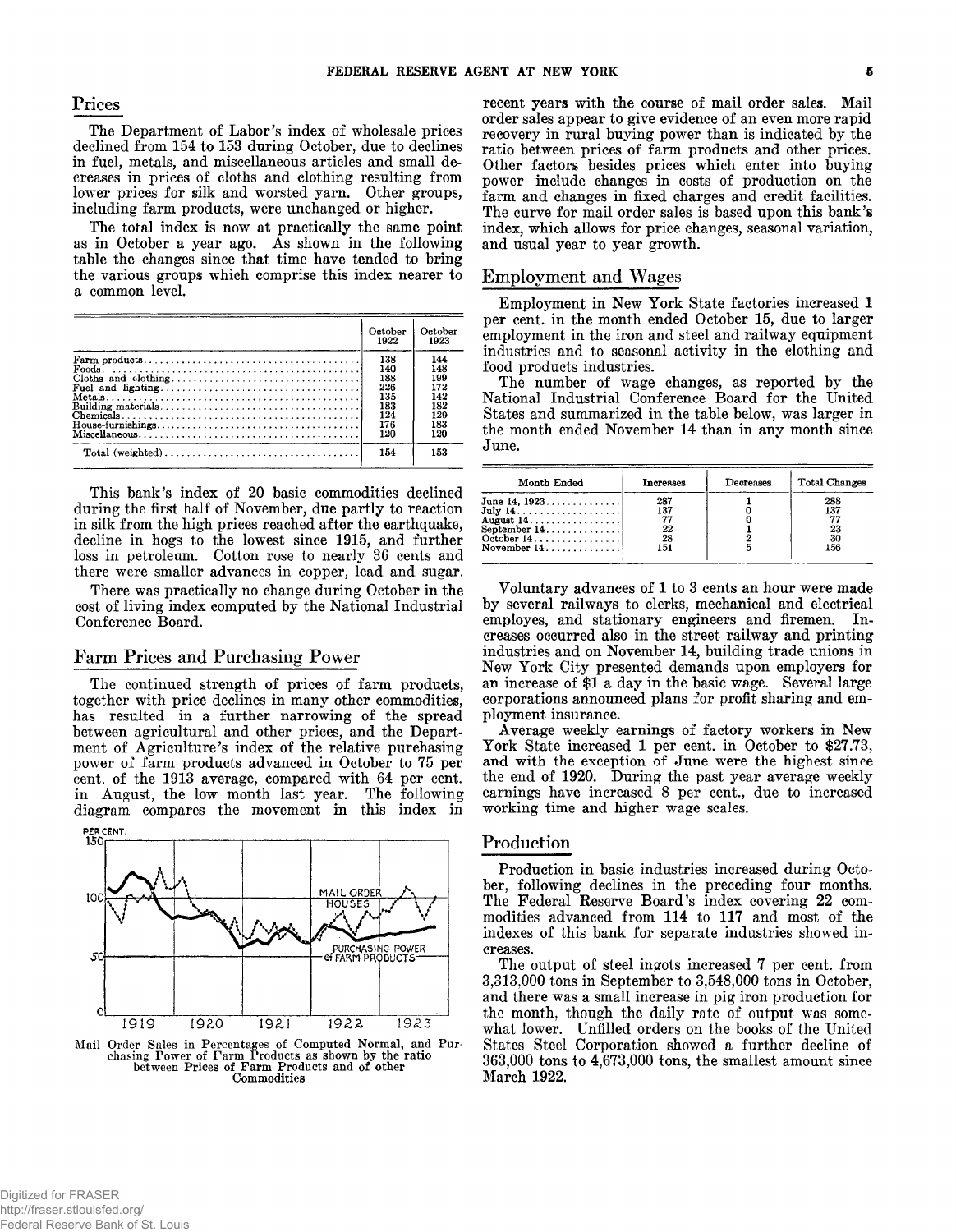**The production of passenger automobiles totaled 335,- 000 cars, an output which has been exceeded in the past only by the unusual production of April, May and June of this year. There was also an increase in the output of motor trucks.**

**Notwithstanding the high prices of cotton, domestic mills consumed 542,000 bales in October, or 12 per cent, more than in September. During November, however, some of the New England mills announced a 60 per cent, curtailment in operations, and certain of the southern mills made reductions in working schedules.**

**Bituminous coal production during October, while the largest since January, increased somewhat less than usual as compared with September, and the index of production, in consequence, declined. Following curtailment of operations in September due to the strike, anthracite mining was resumed in October at somewhat less than the August rate.**

**The following table gives this bank's available indexes of production during October. The figures are expressed as percentages of computed normal. Allowance is made for seasonal variation and the usual year to year growth.**

(Computed normal = 100 Per cent.)

|                                                                            | 1922 |      | 1923 |      |       |        |
|----------------------------------------------------------------------------|------|------|------|------|-------|--------|
|                                                                            | Oct. | June | July | Aug. | Sept. | Oct.   |
| Producers' Goods                                                           |      |      |      |      |       |        |
| Pig iron                                                                   | 184  | 122  | 121  | 110  | 102   | 98     |
| Steel ingots $\ldots \ldots \ldots \ldots \ldots \ldots \ldots$            | 100  | 114  | 105  | 107  | 99    | 101    |
| $Bituminous coal.\dots \dots \dots \dots \dots \dots \dots \dots$          | 91   | 109  | 106  | 105  | 99    | 99     |
| Copper, U.S. mine                                                          | 84   | 98   | 102  | 111  | 102   | 107p   |
| Leather, sole                                                              | 94   | 93   | 105  | 106  | 91p   | .      |
|                                                                            | 103  | 92   | 84   | 99   | 80    | 98     |
| $Petroleum \ldots \ldots \ldots \ldots \ldots \ldots \ldots \ldots \ldots$ | 112  | 139  | 142  | 146  | 144   | .      |
|                                                                            | 95   | 96   | 83   | 89   | 88    | 94     |
| Woolen mill $activity$ *                                                   | 106  | 113  | 104  | 98   | 100   | 101p   |
| Wood $\text{pulp} \dots \dots \dots \dots \dots \dots \dots \dots \dots$   | 92   | 123  | 110  | 103  | .     | .      |
|                                                                            | 75   | 75   | 75   | 73   | 68    | 73     |
| Consumers' Goods                                                           |      |      |      |      |       |        |
|                                                                            | 95   | 98   | 100  | 104  | 35    | 95     |
| Wheat flour                                                                | 112  | 107  | 122  | 116  | 109   | 104    |
|                                                                            | 93   | 101  | 105  | 109  | 98    | .      |
| $Calves$ slaughtered $\ldots \ldots \ldots \ldots \ldots$                  | 139  | 114  | 123  | 145  | 118   | .      |
| Sheep slaughtered                                                          | 74   | 89   | 86   | 79   | 76    | .      |
| $Hogs$ slaughtered                                                         | 109  | 122  | 135  | 149  | 146   | .      |
| Sugar meltings, U.S. ports                                                 | 108  | 79   | 70   | 74   | 102   | 137    |
|                                                                            | 102  | 101  | 84   | 93   | 85    | .      |
| $Tobacco$ consumption                                                      | 87   | 93   | 88   | 88   | 89    | .      |
| Gasoline                                                                   | 102  | 111  | 110  | 108  | 107   |        |
| Automobile, all                                                            | 114  | 152  | 151  | 145  | 140   | 159p   |
| Automobile, passenger                                                      | 119  | 159  | 162  | 157  | 149p  | 17 l p |
| Automobile, truck                                                          | 92   | 126  | 109  | 98   | 104p  | 113p   |
| Automobile, tires                                                          | 132  | 134  | 95   | 121  | 107p  | .      |
|                                                                            | 99   | 105  | 89   | 90   | 90p   | 98p    |
|                                                                            |      |      |      |      |       |        |

\* Seasonal variation not allowed for.

p Preliminary.

## **Index of Business Activity**

**October indexes of business activity generally showed increases compared with September, but in a majority of cases were lower than the average figures in March, April, and May. In the group covering distribution to the consumer the October indexes were in every case above September figures, and noteworthy increases occurred in car loadings of merchandise and miscellaneous freight, wholesale trade, building activity, and bank debits outside of New York. The following table gives the indexes in percentages of computed normal, with allowance made for seasonal changes, year to year growth and, when necessary, for changes in prices.**

(Computed normal=100 Per cent.)

|                                                                                      | 1923                         |       |                      |
|--------------------------------------------------------------------------------------|------------------------------|-------|----------------------|
|                                                                                      | Average for<br>Mar. Apr. May | Sept. | Oct.                 |
| Primary Distribution                                                                 |                              |       |                      |
| $Car$ loadings, mdse. and misc                                                       | 110                          | 103   | 107                  |
| Car loadings, other $\ldots \ldots \ldots \ldots \ldots$                             | 121                          | 106   | 101                  |
| Wholesale trade, Second District                                                     | 106                          | 100   | 116                  |
| Exports                                                                              | 83                           | 95p   | 85 p                 |
|                                                                                      | 126                          | 94 p  | 104p                 |
| Cereal exports                                                                       | 119                          | 86    | 58                   |
| Distribution to Consumer                                                             |                              |       |                      |
| Department store sales, Second District                                              | 98                           | 97    | 100                  |
| Chain store sales                                                                    | 100                          | 96    | 97                   |
| Mail order sales $\dots \dots \dots \dots \dots \dots$                               | 102                          | 91    | 100                  |
| New life insurance written                                                           | 103                          | 112   | 113                  |
| Amusement receipts                                                                   | 101                          | 84    | $\ddot{\phantom{1}}$ |
| Magazine advertising                                                                 | 93                           | 96    | 98                   |
| Newspaper advertising                                                                | 96                           | 90    | 92                   |
| General Business Activity                                                            |                              |       |                      |
| Bank debits, outside N. Y. City                                                      | 110                          | 97    | 102                  |
| Bank debits, New York City                                                           | 106                          | 93    | 92                   |
|                                                                                      | 110                          | 109   |                      |
| $\textbf{Potential}\ \textbf{received}\dots\dots\dots\dots\dots\dots\dots\dots\dots$ | 103                          | 97    | 101                  |
| Building permits                                                                     | 149                          | 127   | 152n                 |
| Business failures                                                                    | 103                          | 88    | 111                  |
| Employment, N. Y. City factories                                                     | 104                          | 101   | 103                  |

p Preliminary.

# **Building**

**The value of building permits granted in 158 principal cities increased 22 per cent, in October, according to Bradstreet's, although there is ordinarily little change at this season of the year.**

**There was also a substantial increase in contracts actually awarded, as indicated by a gain of 26 per cent,** in the F. W. Dodge Company figures for the 27 north**eastern States. The increase was due chiefly to increased residential construction in New York and northern New Jersey, and brought total contracts for the first ten months of the year slightly ahead of those for the same period of last year. The following diagram, comparing the figures for the first ten months of the years from 1920 to 1923, indicates the importance of residential construction in increased building activity, as business and industrial building has declined since 1920 and other groups have shown small changes. Because of the decline in construction costs from the high point of 1920, the increase in the actual volume of building has been larger than is indicated by the dollar figures.**



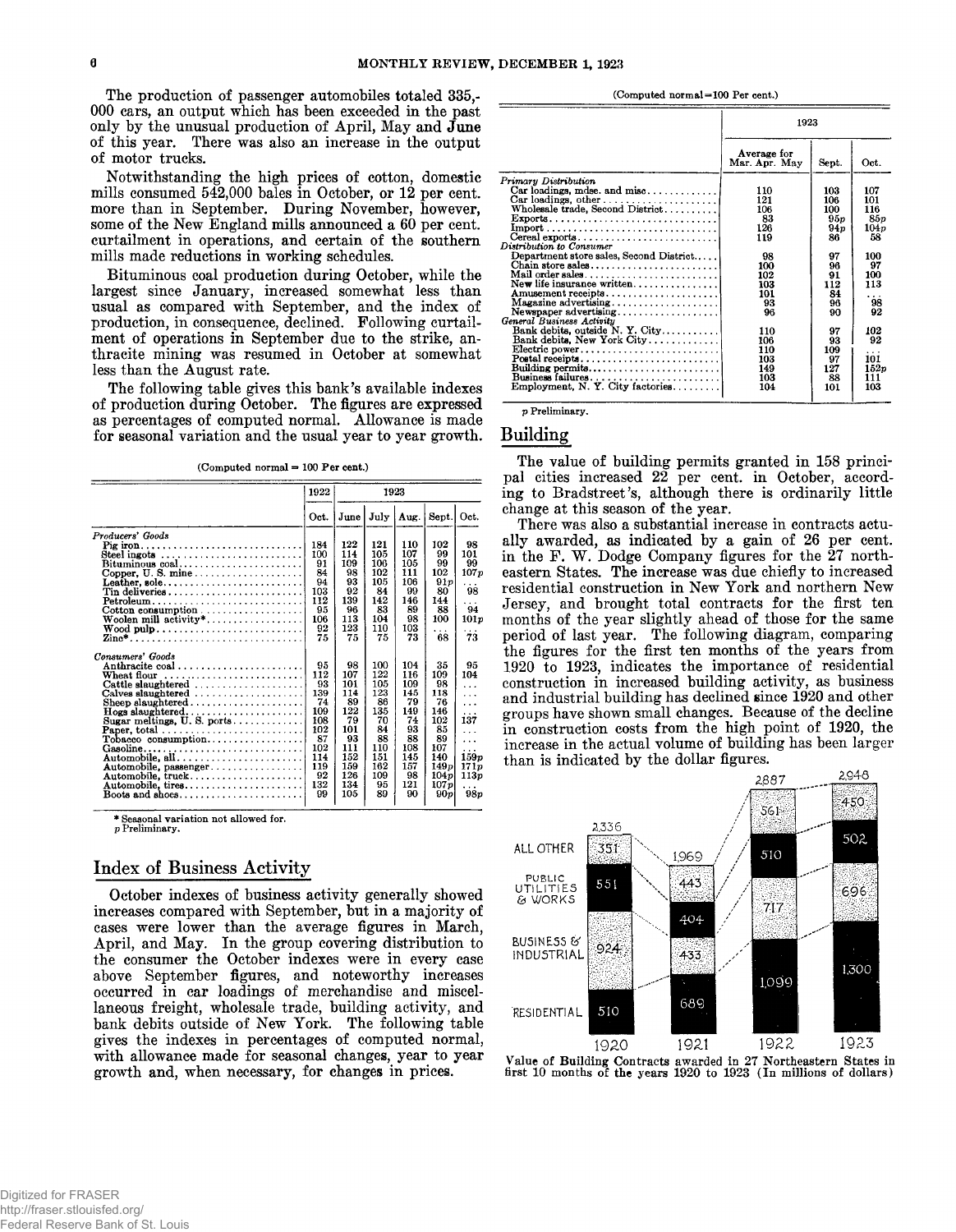**The prices of building materials generally remained unchanged in October, but building wages increased slightly. As shown in the diagram below, building wages are at the highest level of the year and 7 per cent, above the maximum of 1920, but the price of materials has declined 11 per cent, since April and about 40 per cent, since 1920. The composite cost of building as computed by this bank is 4 per cent, lower than in May but nearly twice the 1913 cost.**



## **Profits in the Third Quarter of 1923**

In the November 1 issue of this REVIEW figures were **given showing the profits of 190 business corporations during the first six months of 1923. Figures for the third quarter of the year available for 36 industrial and 128 public utility concerns generally show a decline in profits as compared with the first and second quarters, apparently a reflection of reduced rate of operations and in some cases higher operating costs.**

| (Net profits in thousands of dollars-000 omitted) |  |
|---------------------------------------------------|--|
|---------------------------------------------------|--|

|                                                                                       | Number                   | 1923                                |                                     |                                    |  |
|---------------------------------------------------------------------------------------|--------------------------|-------------------------------------|-------------------------------------|------------------------------------|--|
|                                                                                       | οf<br>Concerns           | First<br>Quarter                    | Second<br>Quarter                   | Third<br>Quarter                   |  |
| Motors and accessories                                                                | 8<br>$\frac{1}{7}$<br>17 | 23,500<br>9,600<br>12,900<br>12,200 | 41.800<br>12.000<br>9,900<br>12,900 | 38.100<br>8.300<br>11,500<br>5,900 |  |
|                                                                                       | 36                       | 58.200                              | 76,600                              | 63,800                             |  |
| $\text{Telephone} \dots \dots \dots \dots \dots \dots \dots \dots$<br>Other utilities | 72<br>56                 | 36,100<br>23,500                    | 35,500<br>21.100                    | 30.200<br>19,700                   |  |
| Public utilities, total                                                               | 128                      | 59.600                              | 56.600                              | 49.900                             |  |
|                                                                                       | 164                      | 117,800                             | 133,200                             | 113,700                            |  |

# **Wholesale Trade**

**Wholesale trade in this district was more active in October than in September, and this bank's weighted index of the sales of 164 dealers in 11 principal lines advanced 12 per cent, over September and was 11 per cent, higher than in October last year. This increase occurred**



**notwithstanding the fact that there is usually a decline in October, and probably reflects delay by many retailers**